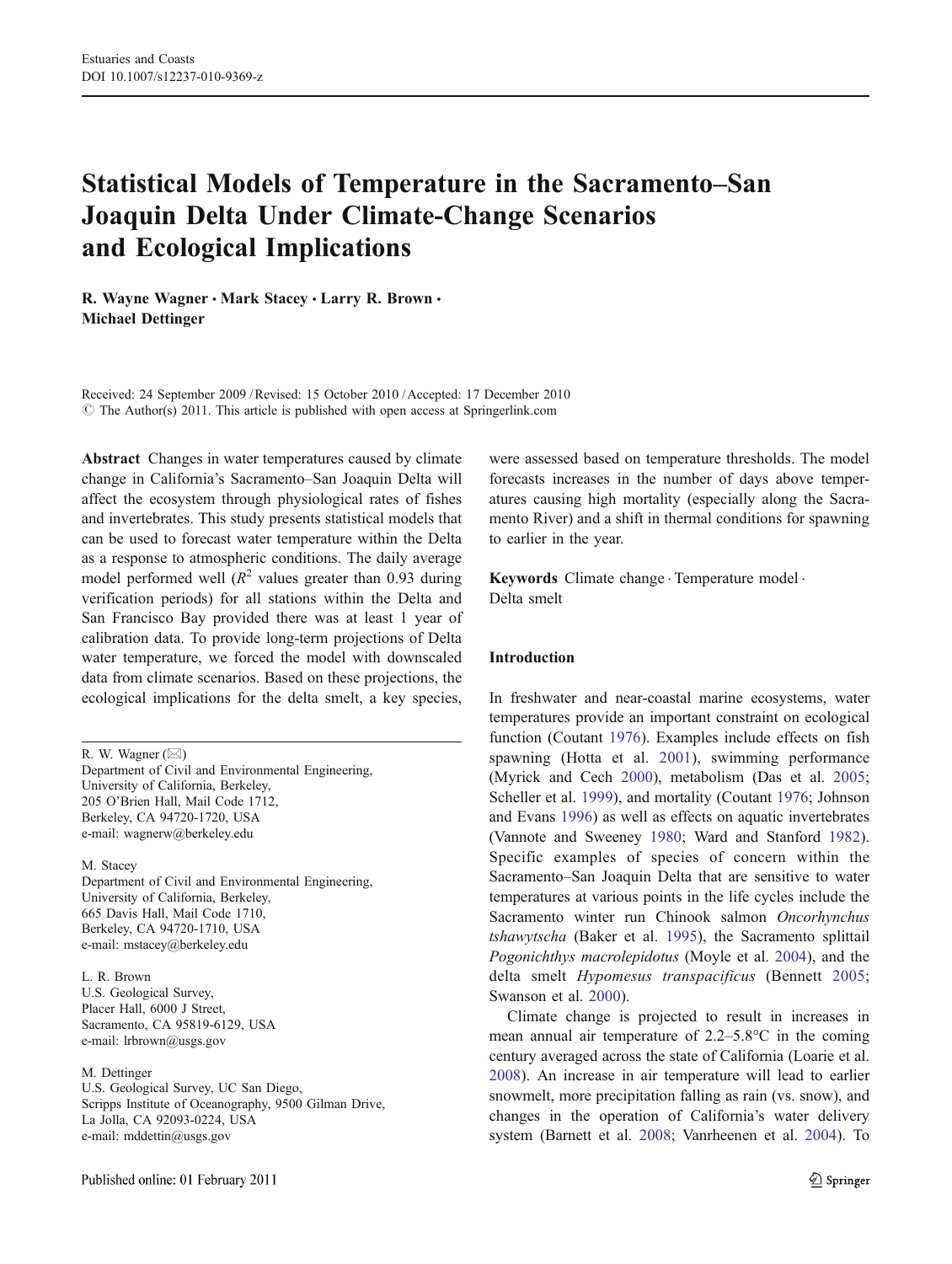analyze the effects of climate change on fish populations, however, we require projections of water temperature under global warming scenarios.

In tidal systems, the water temperature at a particular location is determined by the interplay between atmospheric forcing, tidal dispersion, and riverine flows (Monismith et al. [2009](#page-12-0)). Formal models of tidal dispersion are not currently feasible for projections of temperature over centuries given the magnitude of the computational requirements. In view of this limitation, we have developed a statistical model of temperature in the Sacramento–San Joaquin Delta. Our emphasis in this paper is on understanding the dynamics of water temperatures and their possible effects on aquatic species.

## Study Location

This study focuses on California's Sacramento–San Joaquin Delta (the Delta) and nearby environs, which are located at the upstream end of the San Francisco Estuary. Detailed descriptions of the Delta can be found in Kimmerer ([2004\)](#page-12-0) and Lund et al. ([2007\)](#page-12-0). It consists of a network of channels (Fig. [1\)](#page-2-0) that are fed by freshwater flow from a number of rivers that drain California's Central Valley, most significantly the Sacramento and San Joaquin Rivers (Kimmerer [2004\)](#page-12-0). The Delta serves as the hub of California's water system, draining roughly 45% of the state's area (Lund et al. [2007](#page-12-0)) and providing water supply to approximately two thirds of its population. In its unaltered state, the Delta was a system of sloughs and marshlands (both of which were open to influence from river flows and tidal effects), but currently it is a system of leveed, subsided farmlands separated by channelized tidal sloughs and rivers (Kimmerer [2004\)](#page-12-0).

California's water distribution system relies heavily on the Delta because reservoir releases must move through the Delta on their way to pumping stations for delivery to water users throughout the state (Lund et al. [2007](#page-12-0)). The most important of these stations are located in the southern Delta and provide water for the Delta Mendota Canal and the California Aqueduct, both of which carry water to municipal and agricultural users south of the Delta (Kimmerer [2004\)](#page-12-0). The levees, dams, and diversions have drastically altered the hydrologic system from its native state. The ecology of the delta has been similarly altered, as it has responded to the changing hydrology as well as introductions of non-native fish, clams, and aquatic plants (Kimmerer [2004\)](#page-12-0). Climate change will impact the Delta in a number of ways; examples include hydrologic change as the proportion of precipitation falling as snow declines in the Sierra Nevada mountain range (Vanrheenen et al. [2004](#page-12-0)), local heat budget adjustment to a warmer atmosphere, and estuarine response to sea level rise.

#### Data

#### Measured Water Temperature Data

We downloaded time series of measured water temperatures from the Interagency Ecological Program ([http://www.iep.](http://www.iep.ca.gov) [ca.gov](http://www.iep.ca.gov)), which receives the data from the California Department of Water Resources, the United States Geologic Survey, the California Data Exchange Center, and the United States Bureau of Reclamation, for locations throughout the Delta (Fig. [1\)](#page-2-0). For many stations, water temperature data collection started in the mid-1980s and extends to the current time. The data have been collected at either 15-min intervals or hourly. For consistency among the data sets, we averaged the 15-min data to give hourly datasets. To handle outliers, we deleted all points outside 4 standard deviations from the mean of 20-h windows of the data. At locations where two or more agencies collected data, we averaged the data to create one dataset for each location. We calculated the daily maximum, average, and minimum water temperatures from these data for model calibration and verification.

## Measured Forcing Data

We downloaded hourly air temperatures and insolation from the California Irrigation Management Information System (CIMIS; <http://www.cimis.water.ca.gov>) at seven locations within the Delta (Fig. [1;](#page-2-0) stations were Lodi, Brentwood, Manteca, Twitchell Island, Lodi West, Tracy, and Concord). We downloaded an additional six air temperature locations from the Interagency Ecological Program (locations 2, 9, 10, 13, 14, and 15 on Fig. [1](#page-2-0)). As an initial processing step, we removed physically impossible values (air temperatures less than −5°C or greater than 45 $^{\circ}$ C; insolation less than 0 W/m<sup>2</sup> or greater than the solar constant (1,368 W/m<sup>2</sup>; Rubin and Davidson [2001](#page-12-0))) from both datasets.

To handle outliers in the air temperature data, we deleted all points outside 4 standard deviations from the mean of 20-h windows of the data. Model verification requires continuous forcing because the model output depends on the output from the previous time step. For this reason and for verification use only, we created a second air temperature dataset wherein gaps in the data shorter than 72 h were filled. We filled small gaps  $( $6 \, h$ )$  in this second dataset through linear interpolation. We filled longer gaps (<72 h) by first linearly interpolating and then adding a diurnal pattern defined by the diurnal cycles during adjacent (within 1 week) time periods spanning the same time of day as the gap. The daily cycle was defined by an average based on the time of day and was then added to the linear interpolation of the gap itself to produce synthetic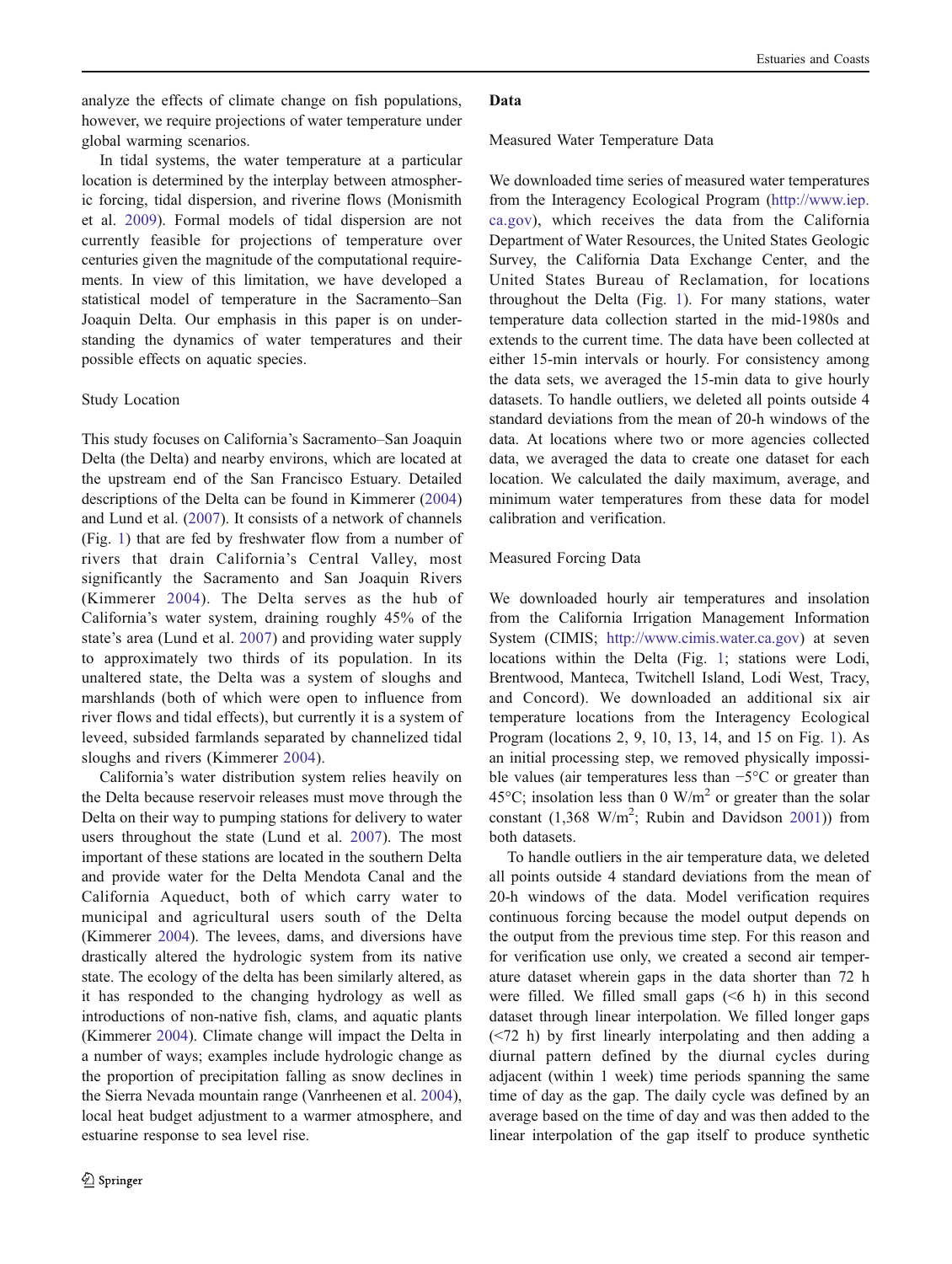<span id="page-2-0"></span>

Fig. 1 California's Sacramento–San Joaquin Delta and environs. The Delta is forced primarily by Sacramento River flow from the north, San Joaquin River flow from the south and tides from San Francisco

data that match the daily patterns of the surrounding measured data. We did not fill gaps larger than 72 h.

We found that in the data of interest for these projections, the variation in air temperature and insolation across the locations was quite small. Therefore, we took the arithmetic mean of the data over the stations to provide representative values of air temperature and insolation for the Delta. Since the climate projections to be used to force the projections provided only daily maximum and minimum air temperature, we used the hourly data to produce these quantities for our historical domain.

# Forcing for Water Temperature Projections

Projected scenarios of daily air temperatures were used to evaluate potential impacts of climate change on water temperatures in the Delta. The scenarios were derived from simulations of twenty-first century climate variations and

Bay in the west. The locations of the temperature stations are numbered; stations with circles had greater than 1 year's worth of data. CIMIS weather stations are denoted with stars

trends by two global climate (or general circulation) models (GCMs) under each of two future global greenhouse gas emissions scenarios. The GCMs used here were the Geophysical Fluid Dynamics Laboratory's (GFDL) CM2.1 coupled ocean–atmosphere GCM (Delworth et al. [2006](#page-11-0)) and the National Center for Atmospheric Research's Parallel Climate Model (PCM) coupled ocean–atmosphere GCM (Washington et al. [2000](#page-12-0)). Daily temperatures from simulations by these two models, under A2 (rapidly accelerating) and B1 (eventually leveling) greenhouse gas emissions scenarios, were obtained from the Program for Climate Diagnosis and Intercomparison at the Lawrence Livermore National Laboratory (Meehl et al. [2007\)](#page-12-0). The GCM simulations were made on global grids with about 2° to 3° latitude and longitude resolution (about 250 km at the latitude of the Delta), and thus, the original GCM scenarios were too spatially coarse for the purposes of this study. The GCM outputs were "downscaled" onto a 12-km grid over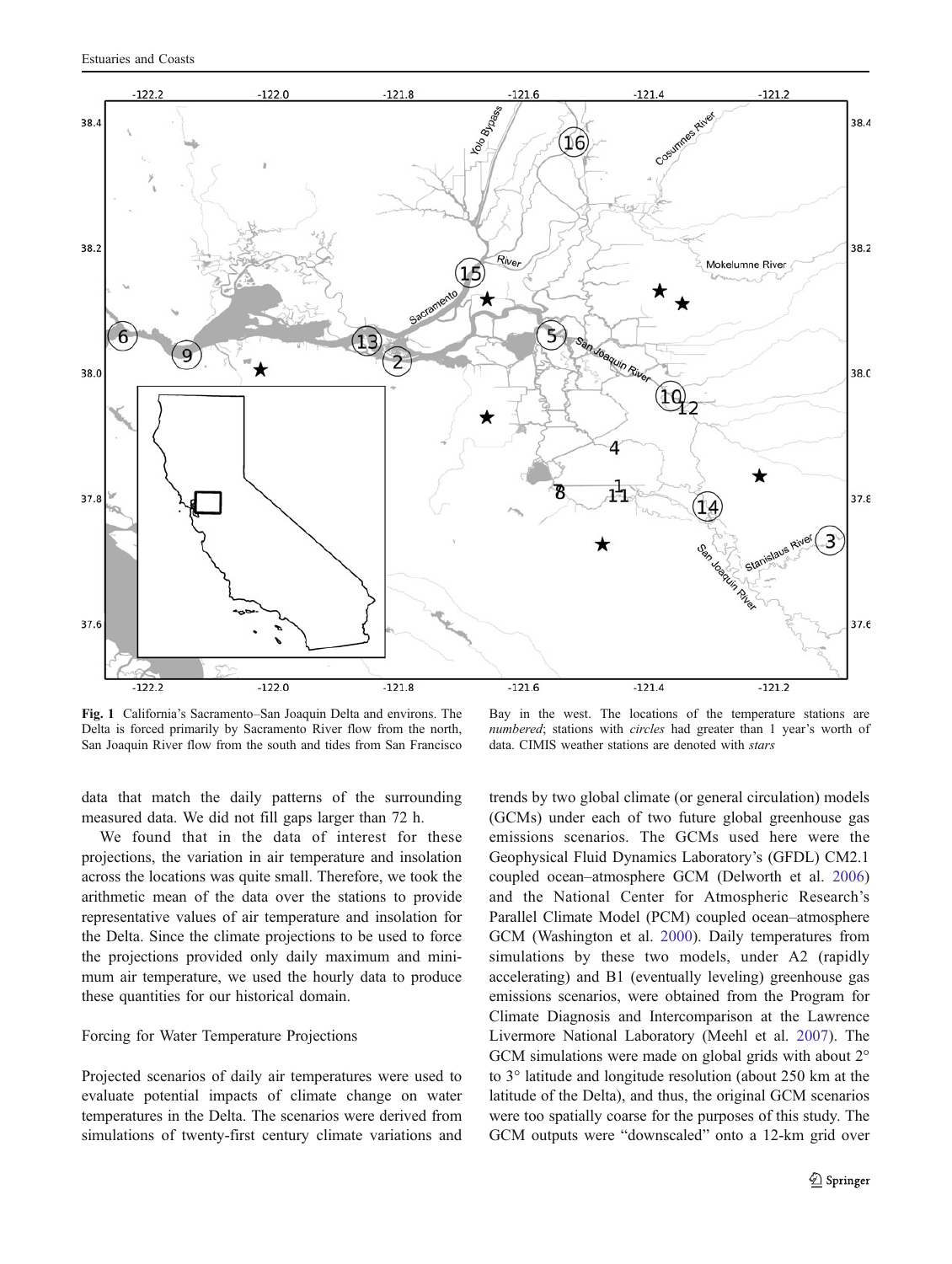the conterminous USA by a method called constructed analogs (Hidalgo et al. [2008\)](#page-12-0). This statistical downscaling method is applied to each day's simulated climate condition in turn and is based on fitting a linear combination of historical weather patterns (aggregated onto the GCM grid) that best reproduces the GCM pattern for the day. The coefficients necessary to make this linear fit are then applied to high-resolution versions of the weather on the same historical days. This approach ensures that, day by day, the weather simulated by the GCM is faithfully carried down to the 12-km scale and tends to yield particularly realistic temperature relations across areas with sharp geographic gradients (Cayan et al. [2009\)](#page-11-0). When applied to the historical record, as a validation exercise, the method reproduces daily temperature variations quite accurately on the 12-km grid given only historical temperatures as observed on the GCM grids as inputs (Hidalgo et al. [2008\)](#page-12-0), indicating that the downscaled future-climate patterns are likely to also be realistic. The method was applied to climate simulations spanning the period from 1950 to 2100, to obtain daily, gridded temperature patterns of twenty-first century warming over California and the Delta.

The air temperature data were sub-sampled for the Delta region and then averaged to produce an equivalent forcing time series for 2000 though 2100 to those used during the calibration/verification stage. The data from the scenarios included maximum and minimum daily air temperatures. The climate projections did not provide insolation, so we derived the average insolation based on Julian day of the year. We extended this dataset to create a 100-year record under the assumption that insolation will be relatively constant over these climatic time scales.

#### Data Analysis

#### Temporal Variability

The daily water temperature data show strong yearly cycles as well as shorter time scale variation (Fig. 2). Although short-term variation exists, the yearly cycle dominates at all Delta locations. The amplitude of the yearly cycle, however, varies from year to year and between locations. This is most apparent starting in 1998 at Ripon (station 3), where, following a particularly wet winter season, the summer peak temperatures are reduced for 2 years (discussed further below). Although shorter time scale variations are evident, yearly variations (on the order of 15°C at the locations in Fig. 2) dominate the signal. These shorter time scale features are likely forced by a combination of short-term atmospheric conditions, local mixing, tidal advection of longitudinal temperature gradients, and possibly local precipitation.



Fig. 2 Daily averaged water temperature at three locations from 1996 to 2003: a San Joaquin River at Antioch (station 2), b Ripon (station 3), and c Rio Vista (station 15)

#### Spatial Variability

Once the water temperature data were processed, we performed a principal component analysis (PCA) on a subset of the data; the subset chosen was the eight stations (2, 3, 9, 10, 13, 14, 15, and 16) that had data from 1998 to 2002 because this was the longest uninterrupted dataset available. An overview of PCA can be found in Stacey et al. ([2001\)](#page-12-0); a more complete discussion is in Preisendorfer and Mobley ([1988\)](#page-12-0). This analysis is designed to decompose spatiotemporal data in such a way as to explain the maximum amount of total variance in the dataset in the first principal component (PC) and its associated temporal structure. Each principal component of a spatiotemporal dataset is a spatial structure which explains the maximum amount of variance possible within the dataset when combined with its associated temporal structure. The temporal structure, the amplitude of the principle component, defines the variability that is shared by the stations. Each successive principal component then explains the maximum amount of variability that remains in the dataset after removing the contributions of the previous principal components. All the PCs are mutually orthogonal to each other.

PCA at the eight locations that had data from 1998 through 2002 demonstrates the dominance of the yearly cycle in the temperature signal. Over 90% of the combined variance is described by the first principal component, whose amplitude represents the yearly cycle (Fig. [3](#page-4-0)). Overland and Preisendorfer's [\(1982\)](#page-12-0) test of significance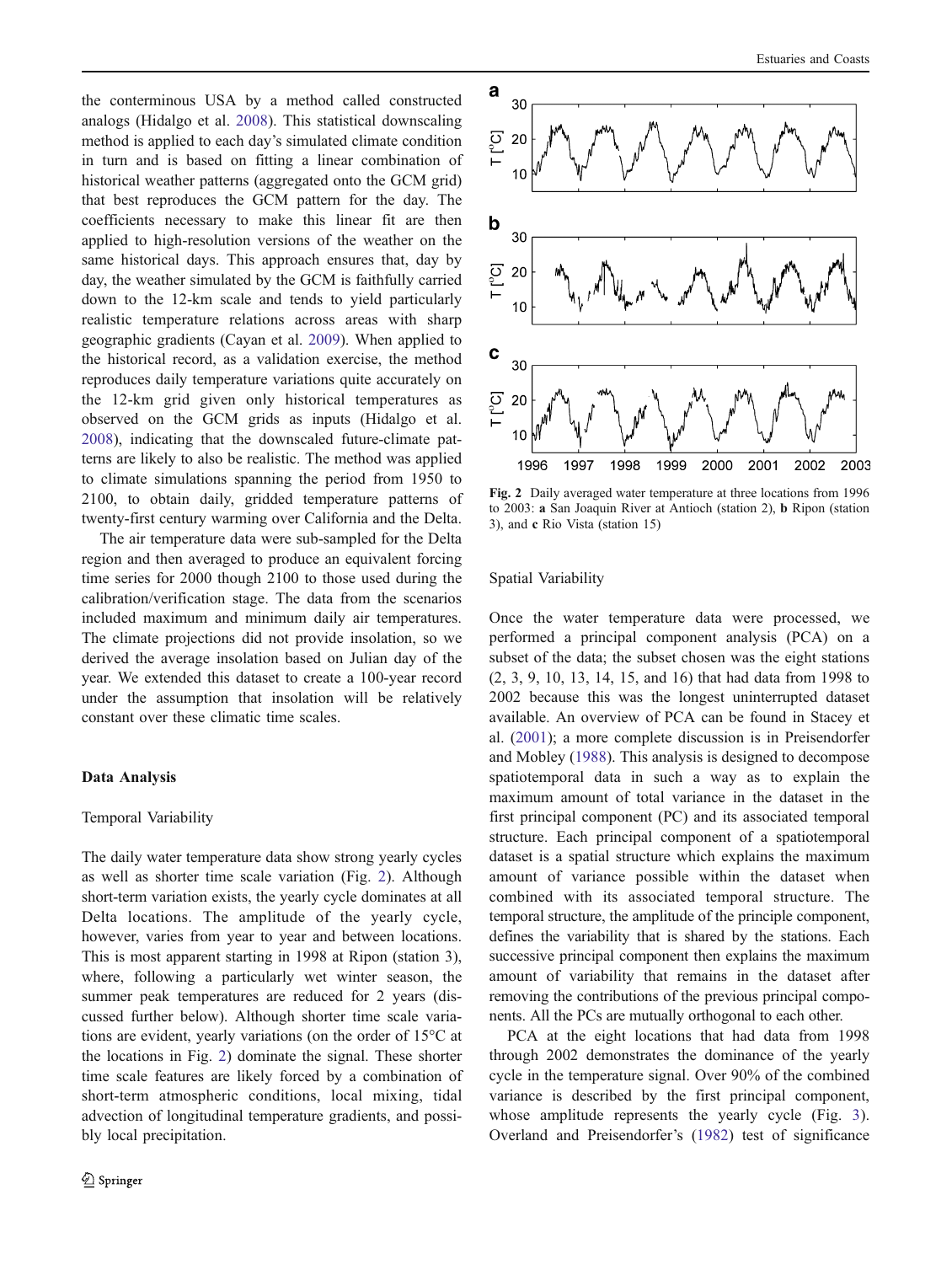<span id="page-4-0"></span>

Fig. 3 The amplitude of PC1 divided by its largest absolute value

("rule N") suggests that the higher modes of variation (PC2, 3, etc.) are not significant. In this test, the results of the PCA of the dataset of interest are compared to PCA of multiple random, normalized datasets to determine whether each principal component is significantly different from random noise. For this analysis, only PC1 passed rule N likely because autocorrelation in water temperatures caused so much variance to be captured in PC1, leaving so little left for higher modes of variation.

The PCA approach also displays spatial variability of the yearly cycle within the Delta (Fig. 4). Annual variability was strong at all locations, but, notably, PC1 is the strongest near the central Delta and the weakest toward the edges (north, south, and west); these are areas dominated by single water sources (Sacramento River, San Joaquin River, San Francisco Bay tides, respectively.) This indicates that these peripheral locations have annual cycles somewhat independent of the rest of the Delta. The



Fig. 4 Principal component 1 of the water temperature data for the years 1998–2002. The x-axis represents longitude and the y-axis represents latitude

time variability in the central Delta is complicated by the interaction of the three main water sources; the mixing of waters from these three water sources causes water temperatures in the central Delta to be near-uniform spatially.

## Methods

Water temperature has been modeled extensively over the years for a number of different locations. Modeling techniques have been split between deterministic models (Marce and Armengol [2008;](#page-12-0) Sinokrot and Stefan [1993;](#page-12-0) Uncles and Stephens [2001](#page-12-0), for example) and statistical models (Caissie et al. [2001](#page-11-0); Bradley et al [1998;](#page-11-0) Marce and Armengol [2008;](#page-12-0) Mohseni et al. [1999](#page-12-0); Benyahya et al. [2007](#page-11-0); Lemos et al. [2007,](#page-12-0) for example). Our approach here is to create a statistical model that is based on variables known to be important for deterministic models.

Development of Statistical Temperature Model

Assuming complete lateral and vertical mixing, the water temperature dynamics at a point in an estuarine channel can be defined

$$
\frac{\partial T_{\mathbf{w}}}{\partial t} + \frac{\partial UT_{\mathbf{w}}}{\partial x} = \frac{\sum H}{\rho_{\mathbf{w}} z C_{\mathbf{p}}} + \frac{\partial}{\partial x} K_x \left( \frac{\partial T_{\mathbf{w}}}{\partial x} \right) \tag{1}
$$

where  $T_w$  is water temperature, t is time, x is the direction of flow (along-axis),  $U$  is the velocity in the x-direction,  $H$ refers to atmospheric heat fluxes (defined below),  $\rho_w$  is the density of water, z is the depth of the water column,  $C_p$  is the specific heat of water, and  $K_x$  is the dispersion coefficient in the x-direction. The atmospheric heat fluxes are broken down

$$
\sum H = H_{\rm s} + H_{\rm e} + H_{\rm l\downarrow} + H_{\rm l\uparrow} + H_{\rm sw}.
$$
 (2)

Following Fischer et al. [\(1979](#page-12-0)), Miyakoda and Rosati [\(1984](#page-12-0)), and Uncles and Stephens [\(2001](#page-12-0)), atmospheric heat fluxes (watts per square meter) into the surface of a body of water can be defined using bulk formulae:

Sensible heat flux : 
$$
H_s = \rho_a C_s C_{pa} W (T_a - T_w)
$$
 (3)

$$
Evaporative heat loss : H_e = \rho_a C_e L_w W (Q_a - Q_w)
$$
 (4)

Long – wave heat radiation from water vapor :  $H_{\text{I}}$ 

$$
= 5.18 \times 10^{-13} (1 + 0.17C^2)(273 + T_a)^6 \tag{5}
$$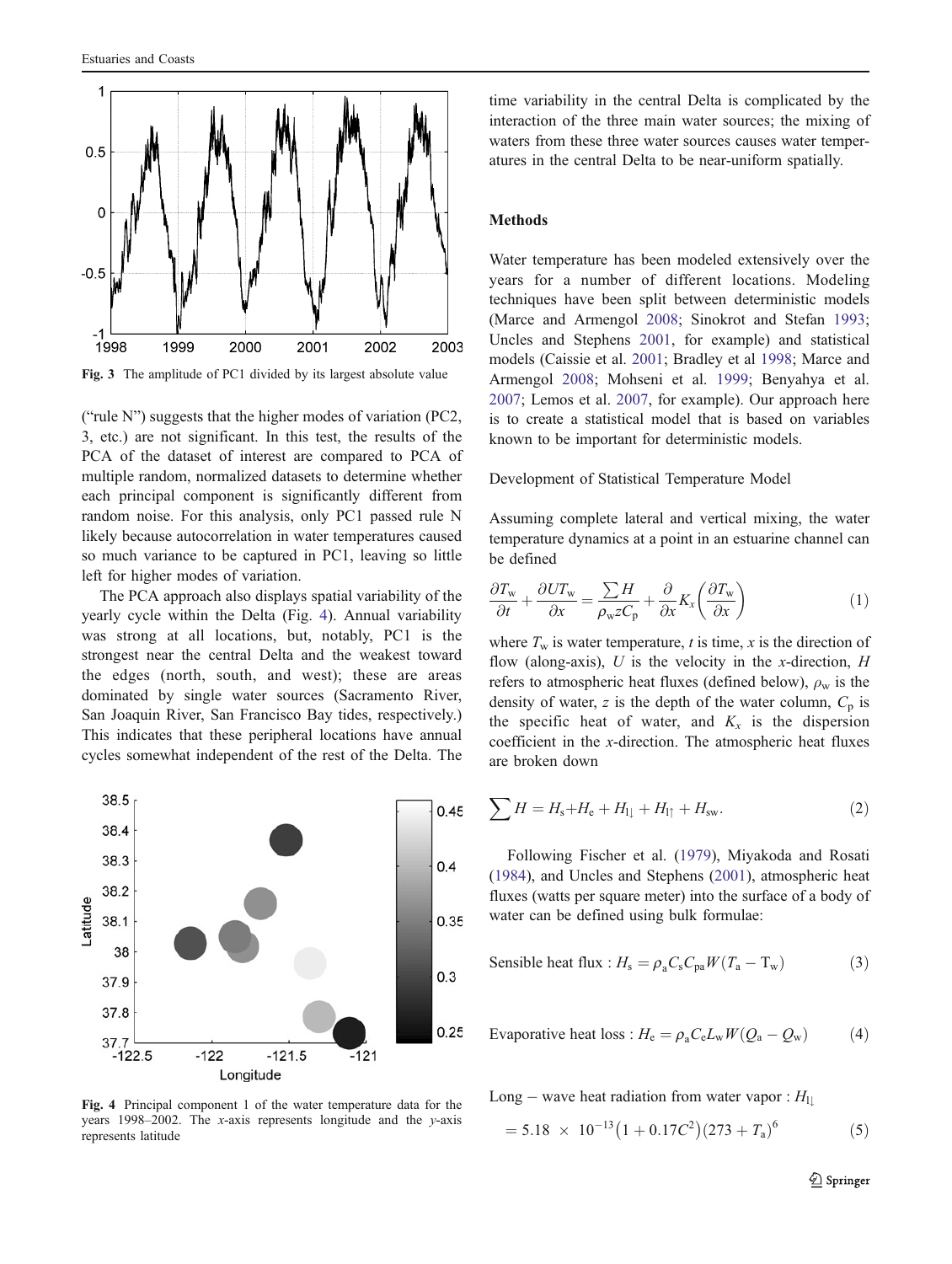Long – wave heat loss from the water surface :  $H_{1\uparrow}$ 

$$
= -5.23 \times 10^{-8} (273 + T_w)^4 \tag{6}
$$

Short – wave radiation from insolation :  $H_{sw}$ 

$$
=R(1-\alpha) \tag{7}
$$

For all heat fluxes, heating of the water column is represented by positive signs and cooling by negative. The symbols are defined as follows:

- $\alpha$  Albedo (dimensionless)
- C Fractional cloud cover (dimensionless)
- $C_e$  Empirical exchange coefficient (~1.5×10<sup>-3</sup>; dimensionless)
- $C_s$  Empirical exchange coefficient (~1.5×10<sup>-3</sup>; dimensionless)
- $C_{\text{pa}}$  The specific heat of air  $(1.012 \times 10^3 \text{ J/kg} \text{ }^{\circ}\text{C})$
- $L_{\rm w}$  Latent heat of evaporation (2.4×10<sup>6</sup> J/kg)
- $\rho_a$  The density of air (~1.2 kg/m<sup>3</sup>)
- *R* Insolation (W/m<sup>2</sup>)
- $Q_a$  Atmospheric mixing ratio (see Fischer et al. [1979](#page-12-0); dimensionless)
- $Q_w$  Saturation mixing ratio at the ocean surface for  $T_w$ (dimensionless)
- $T_a$  Air temperature (°C)
- $T_{\rm w}$  Water temperature (°C)<br>
W Wind speed at 10 m (m
- Wind speed at  $10 \text{ m (m/s)}$

Typical values of calculated atmospheric heat fluxes within the Delta (Table 1) show the dominance of the longwave and short-wave radiation terms. Bartholow ([1989\)](#page-11-0) observed that river water temperatures are typically not influenced by reservoirs more than 25–30 km upstream. This suggests that longitudinal gradients in water temperature are likely to be small and contributions from terms dependent on this gradient (advection and diffusion) are small by the time a water parcel reaches the Delta. Thus, combining Eqs. [1](#page-4-0) and [2](#page-4-0) and eliminating terms, we can write:

$$
\frac{dT_{\rm w}}{dT} \approx \frac{H_{\rm l\downarrow} + H_{\rm l\uparrow} + H_{\rm sw}}{\rho_{\rm w} z C p} \tag{8}
$$

**Table 1** Typical values for the surface heat fluxes into  $(+)$  and out of (−) the water column for Stockton Ship Canal at Burns Cutoff (station 10)

| Stockton-Manteca |             |             |                 |                            |              |         |  |  |
|------------------|-------------|-------------|-----------------|----------------------------|--------------|---------|--|--|
| Month            | $H_{\rm s}$ | $H_{\rm e}$ | $H_{1\uparrow}$ | $H_{\mathrm{l}\downarrow}$ | $H_{\rm sw}$ | ΣН      |  |  |
| January          | $-3.5$      | $-9.3$      | $-331.0$        | 270.6                      | 55.0         | $-18.3$ |  |  |
| August           | $-12.0$     | $-102.3$    | $-416.4$        | 346.8                      | 277.0        | 93.1    |  |  |

Or simplified even further:

$$
\frac{dT_{\mathbf{w}}}{dT} \cong f(T_{\mathbf{a}}, T_{\mathbf{w}}, R) \tag{9}
$$

Equation 9 could be discretized as

$$
T(t) \cong T(t - \Delta t) + \Delta t (f(T_{\rm a}, T, R)), \tag{10}
$$

where  $T$  represents modeled water temperature; we drop the subscript  $w$  in order to emphasize that the model's predicted water temperature will depend on the model's output from the previous time step and not on measured values. Equation 10, although deterministic, is the basis for our statistical model. Based on the historical water temperature data, we applied a simple regression to relate the day's water temperature to the air temperature and insolation from the same day and water temperature from the day preceding it:

$$
T(n) = aT_a(n) + bT(n-1) + cR(n) + d \tag{11}
$$

where  $n$  is the day on which the temperature is being calculated, a is the coefficient on the current day's air temperature, b is the coefficient on the previous days water temperature,  $c$  is the coefficient on the current day's insolation, and d is a constant offset. This model can be used to model maximum, minimum, or average water temperatures. The insolation,  $R$ , used was the average insolation for each Julian day of the year.

We used our regression model to accurately reconstruct historical water temperatures with a minimal amount of data needs or computational cost. To verify the model, we calculated regression coefficients for Eq. 11 using the first half of the dataset (the calibration period), then used these coefficients to force the model during the entire dataset (both calibration and verification periods). To project water temperatures for the coming century, we calibrated with the entire historical dataset and forced with the downscaled climate data and the annual insolation cycle.

# Performance Metrics

We measured model performance through the root mean squared error (RMSE), the coefficient of determination  $(R<sup>2</sup>)$ , and the Nash–Sutcliffe coefficient (NSC). The first gives an idea of the magnitude of the errors. The latter two quantify how well the model performed on the whole.

The final metric, the Nash–Sutcliffe coefficient, has been used widely to evaluate the performance of hydrologic models and is defined (Nash and Sutcliffe [1970\)](#page-12-0) as

$$
\text{NSC} = 1 - \frac{\sum_{i=1}^{N} (O_i - P_i)^2}{\sum_{i=1}^{N} (O_i - O)^2},\tag{12}
$$

where  $O$  represents observed data with  $N$  realizations and  $P$ represents predicted data. Values of NSC range from −∞ to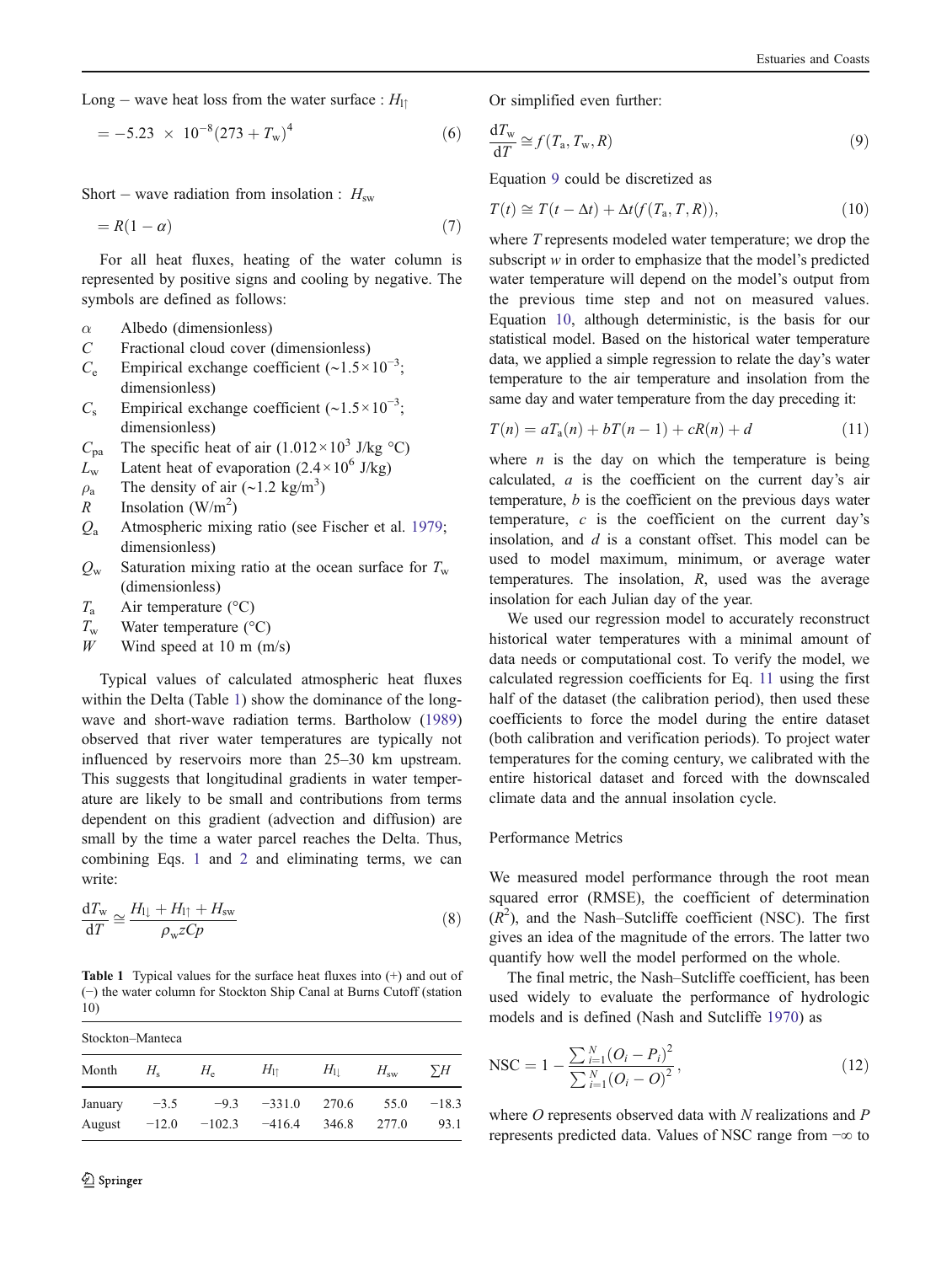1.0. Higher values indicate better agreement. A value of zero indicates that the predicted values are no better than the mean of the observations as a predictor; negative values indicate that the observed mean is a better predictor. The NSC has been criticized as a metric because it (like  $R^2$ ) gives too much weight to outliers. Additionally, Garrick et al. ([1978\)](#page-12-0) have argued that it is possible to get high values for the NSC with poor models while good models do not score much higher.

## **Results**

# Calibration and Verification of Statistical Temperature Model

Figure 5 presents time series of the calibration and verification periods from a long-term record on the San Joaquin River at Antioch (station 2). The annual cycle is clearly well-predicted, as are shorter time scale variations, particularly weekly to monthly fluctuations. A more difficult test is shown in Fig. 6, for which temperature data were only collected during the spring at San Joaquin River at Prisoner's Point (station 5); the model was still able to capture the annual cycle sampled at the end of the verification period. This is most likely because the range of the data was close to the annual range in temperature.

The model performed very well at locations where more than 1 year of data were available for calibration. After locations with less than 1 year of data were removed, the model fit the data well (Table [2\)](#page-7-0) with  $R^2$  values greater than



Fig. 5 Calibration (a) and verification (b) at the San Joaquin River at Antioch (station 2). The measured values are indicated with the solid line; the modeled values are indicated with the gray line. The calibration  $R^2$  was 0.981; verification  $R^2$  was 0.978



Fig. 6 Calibration (a) and verification (b) at San Joaquin River at Prisoner's Point (station 5). The measured values are indicated with the solid line; the modeled values are indicated with the gray line.  $R<sup>2</sup>$  values are 0.976 for calibration and 0.974 for verification

0.930 (and generally over 0.965) and NSC values greater than 0.890 (and generally over 0.950) for verification periods for all locations except Ripon (station 3), which is on the Stanislaus River and farther from tidal influence than the other stations.

## Projections of Water Temperatures for Climate Scenarios

Model projections predict long-term changes in water temperatures throughout the Delta (model coefficients are reported in Table [3\)](#page-8-0). Figure [7](#page-8-0) shows an example of these projections, showing projected water temperatures on the San Joaquin River at Antioch (station 2) under PCM A2 forcing. In this particular case, both the yearly high and low water temperatures increase over the 100-year time horizon.

## **Discussion**

## Model Limitations

One major concern is the ability of a statistical model to project water temperatures in a changing system. The model predicts the seasonal cycle as well as capturing much of the short-term variability compared to measured data. These seasonal fluctuations (the dominant mode of variability) are much larger than the long-term trends expected with climate change. On the other hand, increases in water temperatures could lead to increases in evaporative cooling and ultimately cause a leveling off of water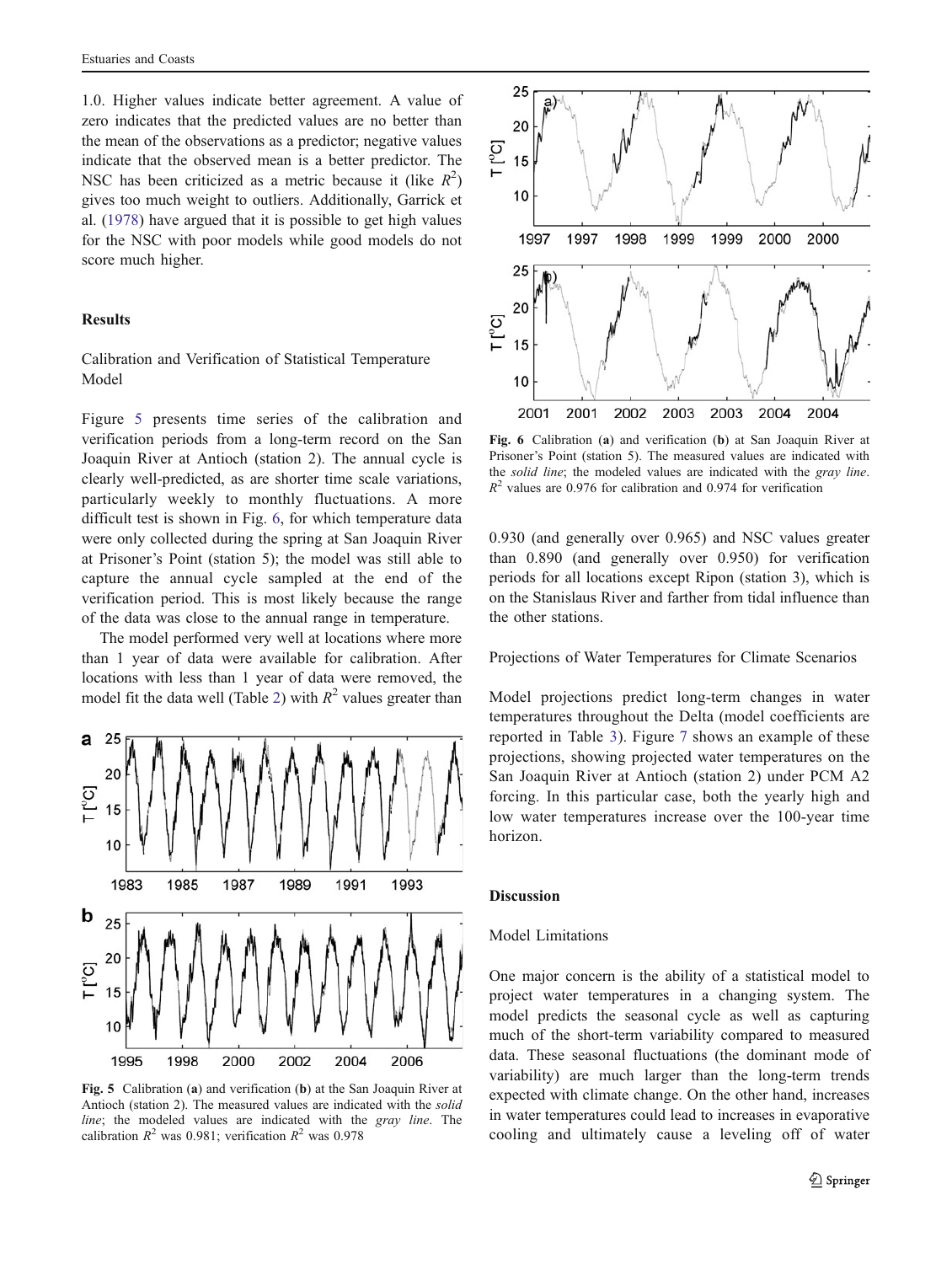<span id="page-7-0"></span>Table 2 This table lists calculated performance metrics for each variable with at least 1 year of calibration data for both calibration and verification periods. Cal calibration, Ver verification, RMSE root mean squared error,  $R^2$  coefficient of determination, NSC Nash–Sutcliffe coefficient

| Station        |               | $RMSE-Cal$ ( $°C$ ) | $RMSE-Ver$ (°C) | $R^2$ –Cal | $R^2$ –Ver | $\ensuremath{\mathsf{NSC}\text{--}\mathsf{Cal}}$ | NSC-Ver |
|----------------|---------------|---------------------|-----------------|------------|------------|--------------------------------------------------|---------|
| $\overline{2}$ | $T_{\rm max}$ | 0.74                | 0.78            | 0.98       | 0.97       | 0.98                                             | 0.97    |
|                | $\tau$        | 0.66                | 0.70            | 0.98       | 0.98       | 0.98                                             | 0.98    |
|                | $T_{\rm min}$ | 0.67                | 0.71            | 0.98       | 0.98       | 0.98                                             | 0.98    |
| 3              | $T_{\rm max}$ | 1.88                | 2.06            | 0.79       | 0.89       | 0.79                                             | 0.80    |
|                | T             | 1.74                | 1.90            | 0.79       | 0.89       | 0.79                                             | 0.80    |
|                | $T_{\rm min}$ | 1.63                | 1.52            | 0.78       | 0.92       | 0.78                                             | 0.85    |
| 5              | $T_{\rm max}$ | 0.65                | 1.42            | 0.97       | 0.93       | 0.97                                             | 0.89    |
|                | T             | 0.65                | 0.90            | 0.97       | 0.98       | 0.97                                             | 0.95    |
|                | $T_{\rm min}$ | 0.64                | 0.98            | 0.97       | 0.97       | 0.97                                             | 0.94    |
| 6              | $T_{\rm max}$ | 0.68                | 0.77            | 0.97       | 0.97       | 0.97                                             | 0.96    |
|                | T             | 0.63                | 0.69            | 0.98       | 0.97       | 0.98                                             | 0.97    |
|                | $T_{\rm min}$ | 0.63                | 0.70            | 0.97       | 0.97       | 0.97                                             | 0.97    |
| 9              | $T_{\rm max}$ | 0.85                | 0.89            | 0.96       | 0.96       | 0.96                                             | 0.96    |
|                | T             | 0.75                | 0.73            | 0.97       | 0.97       | 0.97                                             | 0.97    |
|                | $T_{\rm min}$ | 0.72                | 0.77            | 0.97       | 0.96       | 0.97                                             | 0.96    |
| 10             | $T_{\rm max}$ | 1.17                | 1.00            | 0.96       | 0.97       | 0.96                                             | 0.97    |
|                | T             | 1.17                | 1.00            | 0.96       | 0.97       | 0.96                                             | 0.97    |
|                | $T_{\rm min}$ | 1.18                | 1.04            | 0.96       | 0.97       | 0.96                                             | 0.97    |
| 13             | $T_{\rm max}$ | 1.36                | 0.97            | 0.91       | 0.96       | 0.91                                             | 0.96    |
|                | T             | 1.08                | 0.75            | 0.94       | 0.97       | 0.94                                             | 0.97    |
|                | $T_{\min}$    | 1.01                | 0.85            | 0.95       | 0.96       | 0.95                                             | 0.96    |
| 14             | $T_{\rm max}$ | 1.21                | 1.23            | 0.96       | 0.95       | 0.96                                             | 0.95    |
|                | T             | 1.20                | 1.22            | 0.95       | 0.95       | 0.95                                             | 0.95    |
|                | $T_{\min}$    | 1.20                | 1.23            | 0.95       | 0.95       | 0.95                                             | 0.95    |
| 15             | $T_{\rm max}$ | 0.92                | 0.93            | 0.97       | 0.97       | 0.97                                             | 0.96    |
|                | T             | 0.94                | 0.94            | 0.97       | 0.96       | 0.97                                             | 0.96    |
|                | $T_{\min}$    | 0.94                | 0.96            | 0.97       | 0.96       | 0.97                                             | 0.96    |
| 16             | $T_{\rm max}$ | 0.86                | 1.13            | 0.97       | 0.97       | 0.97                                             | 0.96    |
|                | T             | 0.84                | 1.10            | 0.97       | 0.97       | 0.97                                             | 0.96    |
|                | $T_{\rm min}$ | 0.83                | 1.09            | 0.97       | 0.97       | 0.97                                             | 0.96    |

temperatures near some maximum (Mohseni et al. [1999](#page-12-0)). While this dynamic is not included in the model, the model is effective at predicting the maximum temperatures contained in the historical record of the current regime.

While this approach has been successful at reproducing water temperatures at locations of long-term records, the local spatial variability of the system is not captured. The statistical approach essentially projects the water temperature that would be measured at the instrumentation site. It is unclear if those temperature measurements are representative of the local or regional water temperature. Depending on the station and the method of deployment of the instrument, there are likely to be both lateral and vertical gradients in water temperature that would reduce the applicability of the results for locations other than the instrument sites. Further, variation between stations may not be linear but may change abruptly at channel junctions or other Delta features. Finally, all of the long-term stations are located along either the Sacramento or San Joaquin River channels, so the applicability of the results to other sloughs and channels in the Delta is unclear.

# Flow Effects

The model skill evident in our verification periods indicates that riverine flows are not required to effectively predict water temperatures in the Delta on long time scales. However, on shorter time scales, large flows create features that the model is unable to accurately forecast.

Although flow effects on water temperatures are, to great extent, overwhelmed by atmospheric influences, flow does appear to have significant effects over shorter time scales, and some events have longer-term implications. We performed a PCA on each year from 1998 to 2002 individually to evaluate the inter-year stability of the annual cycle. The comparison of the first PC (the yearly cycle) for these years (Fig. [8\)](#page-9-0) shows a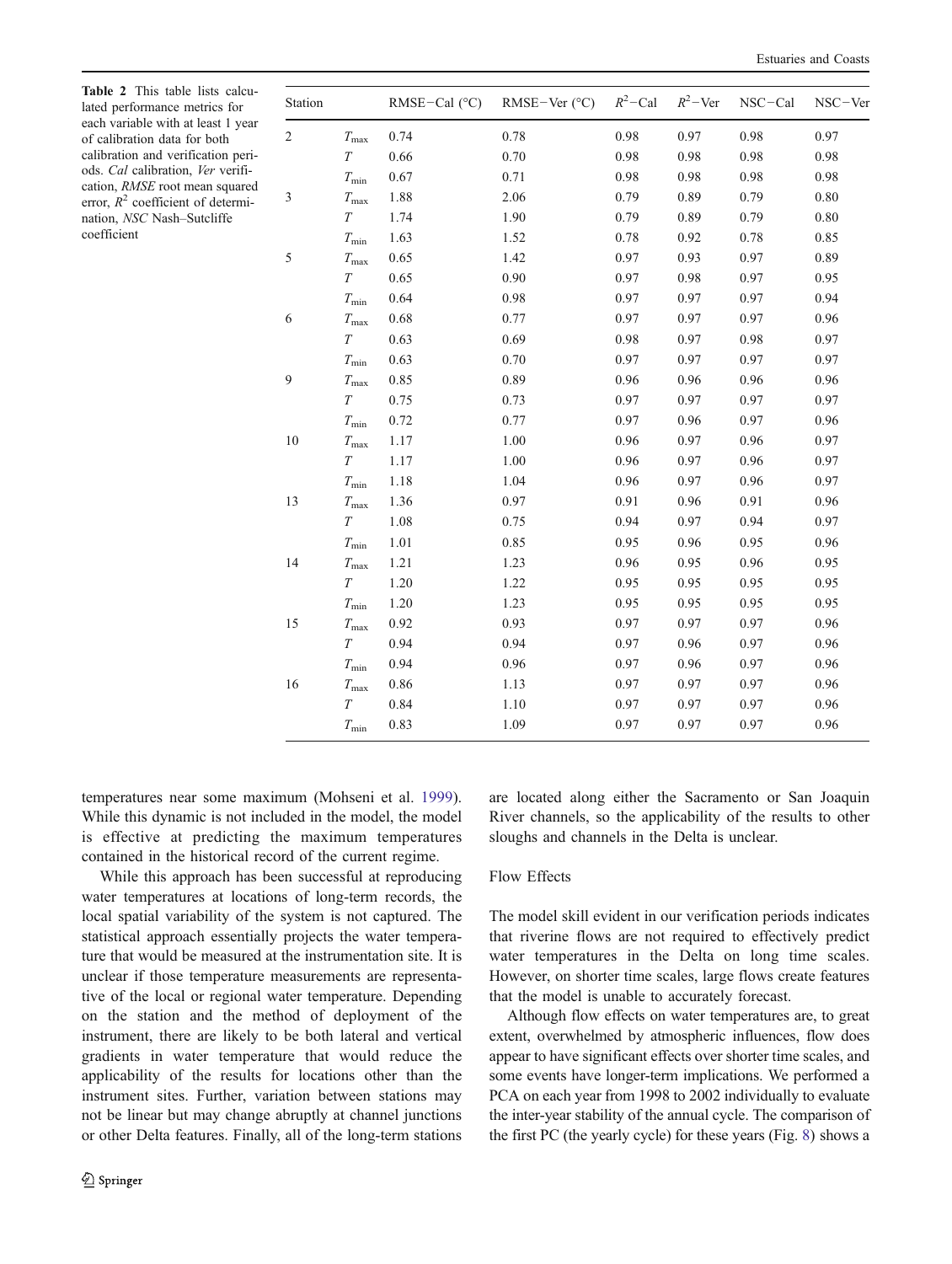| Station        |                | a                 | b                 | $\boldsymbol{c}$  | $\boldsymbol{d}$  |  |
|----------------|----------------|-------------------|-------------------|-------------------|-------------------|--|
| $\overline{2}$ | $T_{\rm max}$  | $0.393 \pm 0.027$ | $0.080 \pm 0.003$ | $0.890 \pm 0.004$ | $0.001 \pm 0.000$ |  |
|                | T              | $0.283 \pm 0.017$ | $0.068 \pm 0.002$ | $0.909 \pm 0.002$ | $0.001 \pm 0.000$ |  |
|                | $T_{\rm min}$  | $0.263 \pm 0.020$ | $0.063 \pm 0.002$ | $0.913 \pm 0.003$ | $0.001 \pm 0.000$ |  |
| 3              | $T_{\rm max}$  | $0.434 \pm 0.096$ | $0.079 \pm 0.009$ | $0.890 \pm 0.011$ | $0.001 \pm 0.000$ |  |
|                | T              | $0.406 \pm 0.081$ | $0.080 \pm 0.007$ | $0.891 \pm 0.010$ | $0.000 \pm 0.000$ |  |
|                | $T_{\rm min}$  | $0.647 \pm 0.109$ | $0.094 \pm 0.010$ | $0.850 \pm 0.014$ | $0.000 \pm 0.001$ |  |
| 5              | $T_{\rm max}$  | $0.755 \pm 0.198$ | $0.114 \pm 0.016$ | $0.811 \pm 0.023$ | $0.004 \pm 0.001$ |  |
|                | $\overline{T}$ | $0.343 \pm 0.078$ | $0.076 \pm 0.006$ | $0.889 \pm 0.010$ | $0.002 \pm 0.000$ |  |
|                | $T_{\rm min}$  | $0.314 \pm 0.092$ | $0.074 \pm 0.008$ | $0.891 \pm 0.012$ | $0.002 \pm 0.001$ |  |
| 6              | $T_{\rm max}$  | $0.427 \pm 0.043$ | $0.057 \pm 0.004$ | $0.905 \pm 0.006$ | $0.001 \pm 0.000$ |  |
|                | T              | $0.304 \pm 0.021$ | $0.050 \pm 0.002$ | $0.922 \pm 0.003$ | $0.001 \pm 0.000$ |  |
|                | $T_{\rm min}$  | $0.289 \pm 0.026$ | $0.050 \pm 0.002$ | $0.922 \pm 0.004$ | $0.001 \pm 0.000$ |  |
| 9              | $T_{\rm max}$  | $0.596 \pm 0.045$ | $0.082 \pm 0.004$ | $0.871 \pm 0.006$ | $0.001 \pm 0.000$ |  |
|                | $\tau$         | $0.383 \pm 0.026$ | $0.060 \pm 0.002$ | $0.909 \pm 0.003$ | $0.001 \pm 0.000$ |  |
|                | $T_{\rm min}$  | $0.377 \pm 0.032$ | $0.059 \pm 0.003$ | $0.907 \pm 0.004$ | $0.001 \pm 0.000$ |  |
| 10             | $T_{\rm max}$  | $0.130 \pm 0.027$ | $0.082 \pm 0.003$ | $0.900 \pm 0.004$ | $0.002 \pm 0.000$ |  |
|                | T              | $0.090 \pm 0.015$ | $0.062 \pm 0.002$ | $0.922 \pm 0.002$ | $0.001 \pm 0.000$ |  |
|                | $T_{\rm min}$  | $0.086 \pm 0.018$ | $0.058 \pm 0.002$ | $0.926 \pm 0.003$ | $0.001 \pm 0.000$ |  |
| 13             | $T_{\rm max}$  | $0.536 \pm 0.055$ | $0.091 \pm 0.005$ | $0.866 \pm 0.007$ | $0.001 \pm 0.000$ |  |
|                | $\tau$         | $0.299 \pm 0.025$ | $0.066 \pm 0.002$ | $0.908 \pm 0.003$ | $0.001 \pm 0.000$ |  |
|                | $T_{\rm min}$  | $0.425 \pm 0.045$ | $0.076 \pm 0.004$ | $0.883 \pm 0.006$ | $0.001 \pm 0.000$ |  |
| 14             | $T_{\rm max}$  | $0.398 \pm 0.043$ | $0.137 \pm 0.005$ | $0.825 \pm 0.006$ | $0.003 \pm 0.000$ |  |
|                | $\overline{T}$ | $0.323 \pm 0.039$ | $0.130 \pm 0.004$ | $0.835 \pm 0.006$ | $0.002 \pm 0.000$ |  |
|                | $T_{\rm min}$  | $0.298 \pm 0.042$ | $0.129 \pm 0.005$ | $0.835 \pm 0.006$ | $0.002 \pm 0.000$ |  |
| 15             | $T_{\rm max}$  | $0.226 \pm 0.024$ | $0.078 \pm 0.003$ | $0.895 \pm 0.004$ | $0.001 \pm 0.000$ |  |
|                | T              | $0.171 \pm 0.018$ | $0.069 \pm 0.002$ | $0.908 \pm 0.003$ | $0.001 \pm 0.000$ |  |
|                | $T_{\rm min}$  | $0.147 \pm 0.020$ | $0.065 \pm 0.002$ | $0.913 \pm 0.003$ | $0.001 \pm 0.000$ |  |
| 16             | $T_{\rm max}$  | $0.204 \pm 0.050$ | $0.077 \pm 0.006$ | $0.896 \pm 0.008$ | $0.001 \pm 0.000$ |  |
|                | T              | $0.184 \pm 0.046$ | $0.073 \pm 0.006$ | $0.901 \pm 0.008$ | $0.001 \pm 0.000$ |  |
|                | $T_{\rm min}$  | $0.179 \pm 0.051$ | $0.072 \pm 0.006$ | $0.901 \pm 0.008$ | $0.001 \pm 0.000$ |  |

<span id="page-8-0"></span>

Table 3 Model coefficients and their 95% confidence interva at locations with at least 1 y of calibration data



Fig. 7 One hundred-year projection of daily max water temperatures on the San Joaquin River at Antioch (station 2) under PCM A2 forcing

temporary increase in the strength of this PC over the western Delta and a weakening of this PC at Ripon (station 3), the most eastern station and the one farthest from tidal influence. This shift comes in conjunction with a large El Niño with accompanying large flows during the winter of 1997–1998. The western stations have higher PC1 for 1998 than for other years, perhaps because high flows of that year forced a downstream shift of the interaction of Bay and river waters, making the western stations more like the up-estuary reaches of the Delta during a typical year. The western stations recovered their normal yearly cycle within 1 year; Ripon does not re-align with the Delta until 2002. This is presumably the result of elevated reservoir releases that persisted for more than a year following the large flows of 1997–1998.

Another notable example of this effect is at Rio Vista (station 15) on the Sacramento River. Water temperatures were lower than predicted during the exceptionally high flows of the 1997–1998 winter, but once the water temper-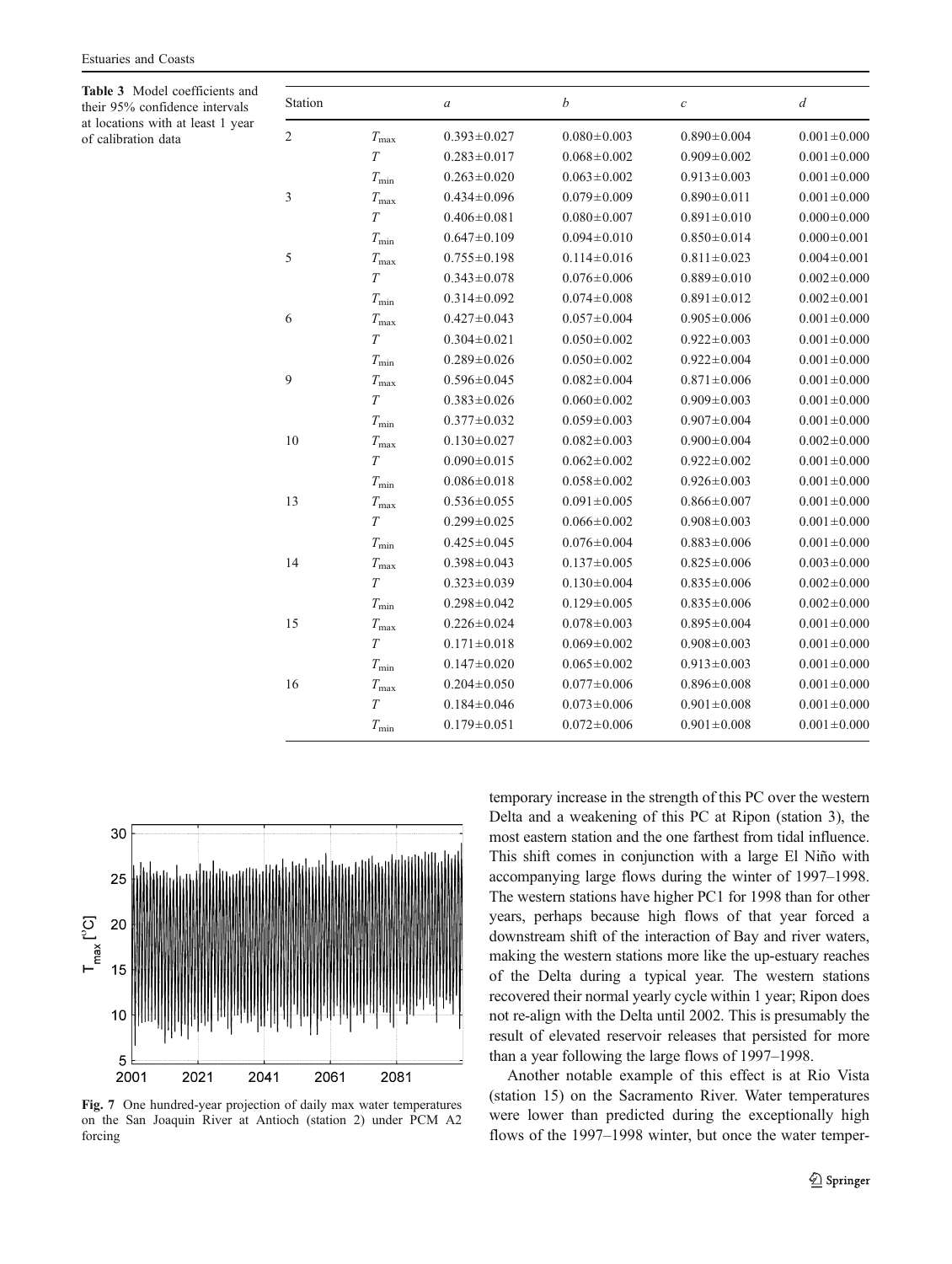<span id="page-9-0"></span>

Fig. 8 PC1 for each year from 1998 to 2002 taken individually for the stations that had data for that time period (2, 3, 9, 10, 13, 14, 15, and 16). The x-axis represents longitude and the y-axis represents PC1

atures began to warm in the spring, the model prediction again matched the observations (Fig. 9). Bartholow's [\(1989](#page-11-0)) observations indicate that it is unlikely that this divergence in model performance is caused by influence from upstream dam releases; more likely, this divergence is due to either local precipitation and run off or changes in



Fig. 9 Short-term model deviations due to large flows on the Sacramento River at Rio Vista (station 15). The measured values are indicated with the solid line; the modeled values are indicated with the gray line. The circle highlights model deviations from measurements during the winter of 1997–1998

mixing in the north Delta region. Through model calibration using data that span multiple years, the model is optimally designed to capture as much variability as possible during a typical year for a location, including accounting for the relative contributions of San Francisco Bay and riverine waters at a site. During high flow events, riverine influences on Delta water temperatures increase while Bay influence decreases. This affects the thermal dynamics at a site across years, just as it affects it within years. Further, the inundation of the Yolo Bypass (a flood plain conveyance that is active during high flows) may have altered the thermal dynamics in the vicinity of Rio Vista, which is near the outflow of the Bypass. In the Rio Vista example (Fig. 9), high flows are associated with lower temperatures during model divergences for a period of a couple of months. However, once spring warming began in March, the model converges on the observed temperatures, including two warming–cooling events in March and April. Notably, the model also diverges during the following summer prior to cooling during the fall.

Another process that might cause short-term anomalies in model performance is the effect of flows on thermal dispersion within the Delta. Monismith et al. ([2009](#page-12-0)) found a strong positive correlation between the thermal dispersion coefficient and river flow along the San Joaquin River. A visual analysis of the residuals of our model (Fig. 10) indicates that flows may have an effect on the performance of the model in this area of the Delta; however, the correlation between residuals and flows  $(R^2=0.14)$  is low enough that integrating flow into the model is unlikely to improve performance. Similar analyses at locations on the Sacramento River show no correlation between residuals and flow (max  $R^2$ =0.07).



Fig. 10 Potential flow effects on model performance at Stockton Ship Channel at Burns Cutoff (station 10). The gray line represents the model residuals (measured temperature minus modeled temperature) at station 10; the thick black line represents San Joaquin River flows nearby at the Garwood Bridge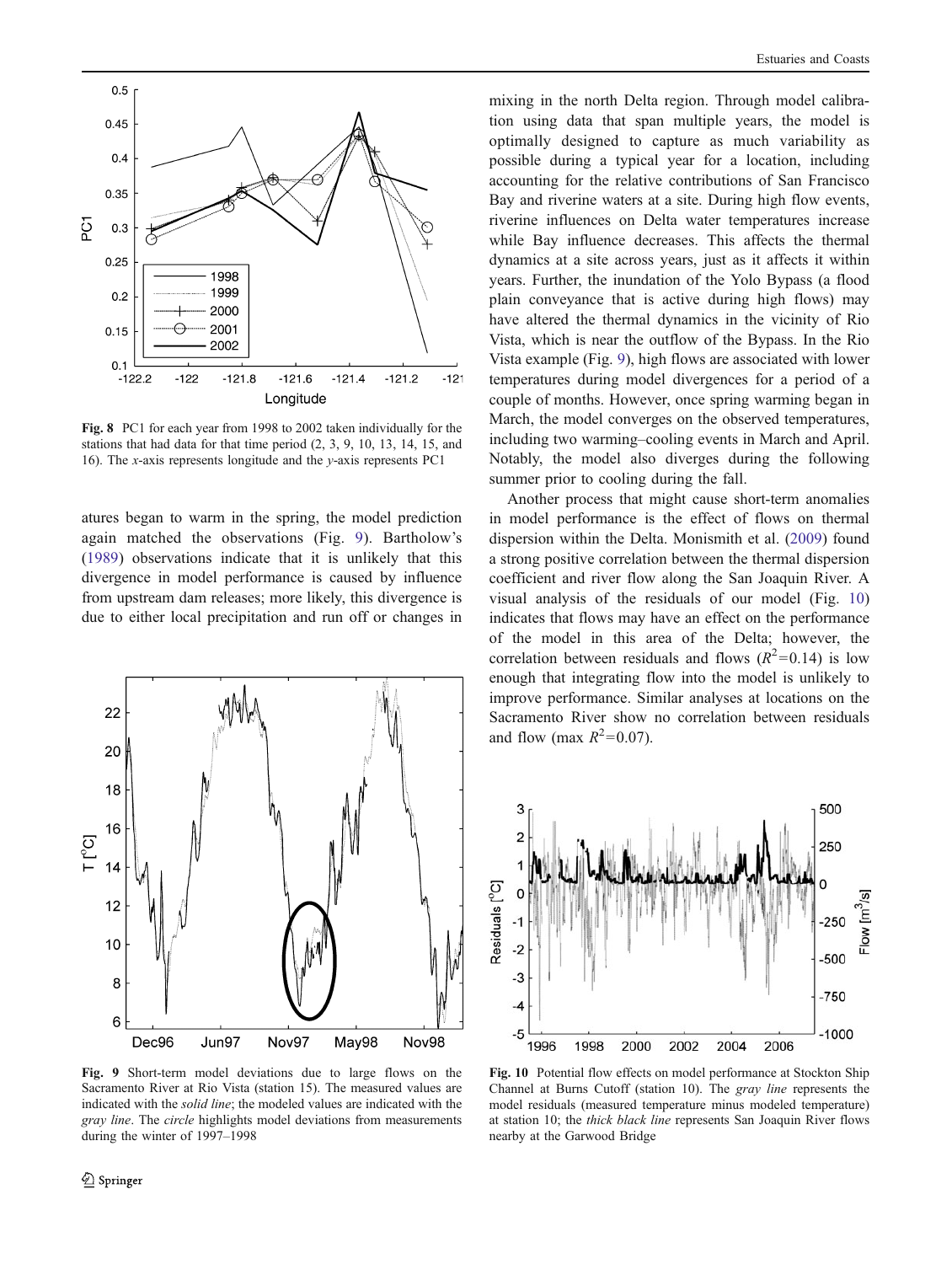<span id="page-10-0"></span>

Fig. 11 Projected yearly cycle of water temperatures at Sacramento River at Rio Vista (station 15) averaged from 2097 to 2099. The mean of the measured water temperatures at the same location from 1997 to 1999 is included for comparison

## Temperature Trends

Under the selected climate-change scenarios, both daily maximum and daily minimum water temperatures are expected to increase. This increase varies from one scenario to another and from one location to another within each scenario. For example, a comparison of the predicted yearly cycle of the daily average temperature at Rio Vista (station 15) in 2097-2099 yields very different results for each of the four scenarios (Fig. 11). Under all of our climate scenarios, the yearly cycle peaks later in the year than in 1997–1999, with the GFDL A2 scenario giving a sharper,



Fig. 12 Spatial variability in heating. Dot area is proportional to the average number of days per year exceeding 25°C (the Delta smelt's thermal limit) at each location under GFDL A2 forcing. The black dots represent the measured data; the *dark gray dots* are for 2010– 2030; the light gray dots are for 2070–2090



Fig. 13 Long-term shift in water temperatures on the Sacramento River at Rio Vista (station 15) under GFDL A2 forcing. Using projected temperatures, each day is grouped as it impacts the Delta smelt: spring spawning (daily average temperatures from 15°C to 20° C in *light gray*), stress (daily average temperatures from  $20^{\circ}$ C to  $25^{\circ}$ C in *dark gray*), and lethal (daily maximum temperatures  $>25^{\circ}$ C in black)

higher peak than the others. All four projections are considerably warmer (∼3–6°C) in late summer than 1997–1999.

#### Ecological Implications

One informative way to evaluate the increase in water temperatures is to look at ecological thresholds. The Delta smelt, a federally listed threatened species endemic to the Delta, has high mortality above a temperature of about 25°C (Bennett [2005\)](#page-11-0). If we look at the number of days at a location that the daily maximum temperature exceeds the 25°C threshold, then temperature trends (from an ecological standpoint) become easier to see. Although all areas are



Fig. 14 Projected shift in the median day of the spawning period due to temperature on the Sacramento River at Rio Vista (station 15). The median day of the spawning period was calculated for each year under each scenario. The medians were smoothed with a 10-year running average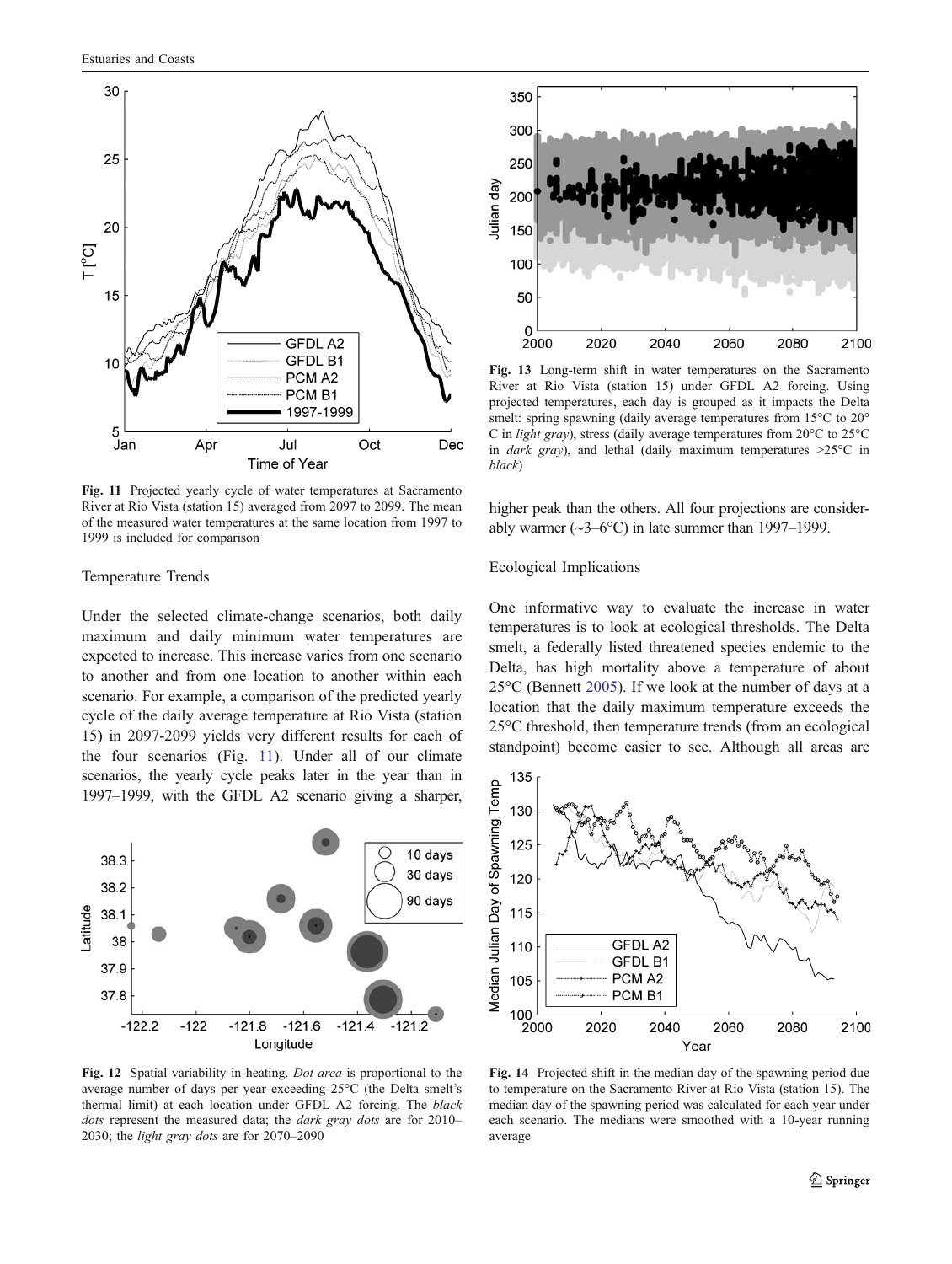<span id="page-11-0"></span>projected to warm in response to increased air temperatures, the ecological effects would not be uniform across the Delta (Fig. [12](#page-10-0)). Notably, the Sacramento corridor shows the greatest change with respect to this threshold mostly because other areas of the Delta are already frequently exceeding the threshold.

Delta smelt require water temperatures between about 15°C and 20°C during spring months for spawning, and juvenile delta smelt are stressed between 20°C and 25°C during the summer (William Bennett, personal communication). Since the spawning temperatures occur during the spring warming cycle and the rate of warming is relatively insensitive to climate-change scenarios, the number of days within these ranges does not change much in response to climate change (Fig. [13\)](#page-10-0), but the timing can be affected. If the timing of the temperature variations in these ranges were to drift out of phase with other ecological variables (i.e., flows, sunlight, etc.), it could have an important impact on the populations of these species. Over the 100 years projected here, the model predicted shifts on the order of 10–15 days of the median day of the spawning period under three of our four scenarios (Fig. [14\)](#page-10-0). The fourth scenario, GFDL A2, would cause the greatest shifts, on the order of 25 days.

#### Summary

We present a simple, computationally efficient model for water temperatures within the Sacramento–San Joaquin Delta. The statistical model is based on physical principles; calibration and verification demonstrate the ability of our statistical approach. The model's skill allows consideration of the long-term effects of climate change on water temperatures. Driven by climate-change scenarios, the model forecasts considerable changes throughout the Delta. These changes will affect ecosystem function in a variety of ways. For example, timing of spring spawning temperatures for Delta smelt will shift earlier in the year. Lethal temperatures for Delta smelt will be more frequent in all four climate scenarios.

Our approach has potential weaknesses. While model forecasts appear to predict that Delta smelt are doomed under some climate-change scenarios, the forecasts are spatially limited and do not account for thermal refugia which may exist within the Delta. Additionally, model calibration utilized data collected from 1983 through 2007 and did not sample the same range of temperatures that are likely to be seen in the future. We expect the long-term trend, however, to be small relative to the yearly cycle, and we expect the calculated coefficients to be robust. Flow regimes and water depths in the Delta might be expected to change in the future, as snowmelt arrives earlier and sea level rises. We expect the flow regime

to have little effect on the effectiveness of the model; however, it will play a role in setting temperature dynamics over shorter time scales, as it controls the balance between riverine and Bay influences within the Delta.

Acknowledgments This work was funded by the Computational Assessments of Scenarios of Change for the Delta Ecosystem (CASCaDE) project. CASCaDE is supported by a grant from the CALFED Science Program. Any opinions, findings, and conclusions or recommendations expressed in this material are those of the authors and do not necessarily reflect the views of the CALFED Science Program. This is contribution #19 from the CASCaDE project.

Open Access This article is distributed under the terms of the Creative Commons Attribution Noncommercial License which permits any noncommercial use, distribution, and reproduction in any medium, provided the original author(s) and source are credited.

#### References

- Baker, P.F., T.P. Speed, and F.K. Ligon. 1995. Estimating the influence of temperature on the survival of Chinook Salmon Smolts (Oncorhynchus-tshawytscha) migrating through the Sacramento–San-Joaquin River Delta of California. Canadian Journal of Fisheries and Aquatic Sciences 52: 855–863.
- Barnett, T.P., D.W. Pierce, H.G. Hidalgo, C. Bonfils, B.D. Santer, T. Das, G. Bala, A.W. Wood, T. Nozawa, A.A. Mirin, D.R. Cayan, and M.D. Dettinger. 2008. Human-induced changes in the hydrology of the western United States. Science 319: 1080–1083.
- Bartholow, J.M. 1989. Stream temperature investigations: field and analytic methods. Instream flow information paper no. 13. U.S. Fish and Wildlife Service Biological Report, 89:1–139.
- Bennett, W.A. 2005. Critical assessment of the delta smelt population in the San Francisco Estuary, California. San Francisco Estuary and Watershed Science 3: 1–71.
- Benyahya, L., A. St-Hilaire, T.B.M.J. Ouarda, B. Bobee, and B. Ahmadi-Nedushan. 2007. Modeling of water temperatures based on stochastic approaches: Case study of the Deschutes River. Journal of Environmental Engineering and Science 6: 437–448.
- Bradley, A.A., F.M. Holly Jr., W.K. Walker, and S.A. Wright. 1998. Estimation of water temperature exceedance probabilities using thermo-hydrodynamic modeling. Journal of the American Water Resources Association 3: 467–480.
- Caissie, D., N. El-Jabi, and M.G. Satish. 2001. Modelling of maximum daily water temperatures in a small stream using air temperatures. Journal of Hydrology 251: 14–28.
- Cayan, D., M. Tyree, M. Dettinger, H. Hidalgo, T. Das, E. Maurer, P. Bromirski, N. Graham, R. Flick. 2009. Climate change scenarios and sea level rise estimates for California 2008 Climate Change Scenarios Assessment: California Energy Commission Report: CEC-500-2009-014-D.
- Coutant, C. 1976. Thermal effects on fish ecology. In Encyclopedia of environmental science and engineering, ed. J.R. Pfafflin and E.N. Ziegler, 891–896. New York: Gordon and Breach.
- Das, T., A.K. Pal, S.K. Chakraborty, S.M. Manush, N.P. Sahu, and S. C. Mukherjee. 2005. Thermal tolerance, growth and oxygen consumption of Labeo rohita fry (Hamilton, 1822) acclimated to four temperatures. Journal of Thermal Biology 30: 378–383.
- Delworth, T.L., A.J. Broccoli, A. Rosati, R.J. Stouffer, V. Balaji, J.A. Beesley, W.F. Cooke, K.W. Dixon, J. Dunne, K.A. Dunne, J.W. Durachta, K.L. Findell, P. Ginoux, A. Gnanadesikan, C.T.